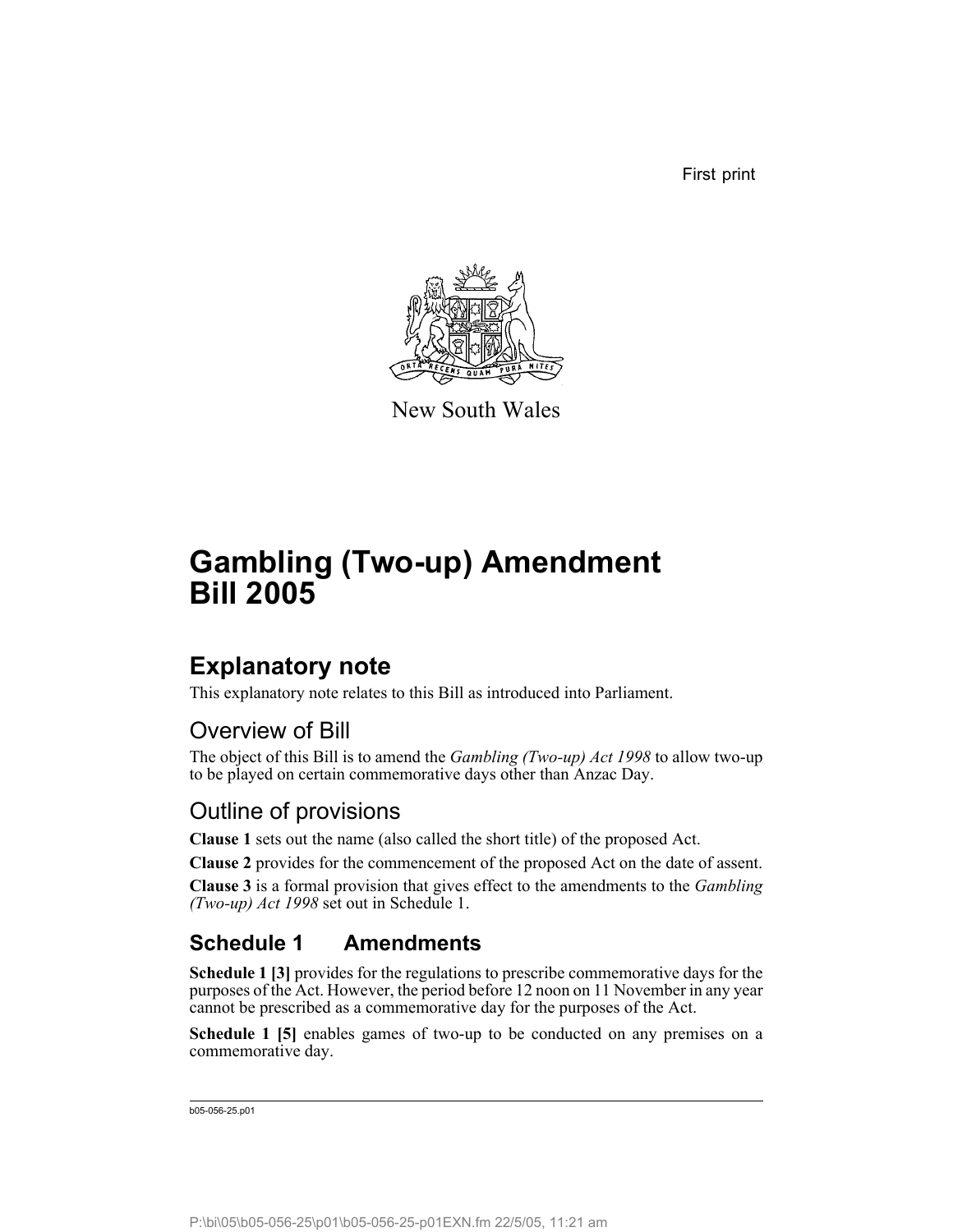Gambling (Two-up) Amendment Bill 2005

Explanatory note

**Schedule 1 [6]** requires all payments or benefits involved in a game of two-up conducted in a registered club are to be disposed of for the benefit of a charity, body or organisation prescribed by the regulations. If there are no such regulations, the money must, as is the case at present, be disposed of for the benefit of any charity or charitable purpose.

**Schedule 1 [7]** enables regulations to be made so as to require a registered club to report on the disposal of all payments and benefits involved in the conduct of a game of two-up on the premises of the club.

**Schedule 1 [1], [2], [4] and [8]** make consequential amendments and amendments of a savings or transitional nature.

Explanatory note page 2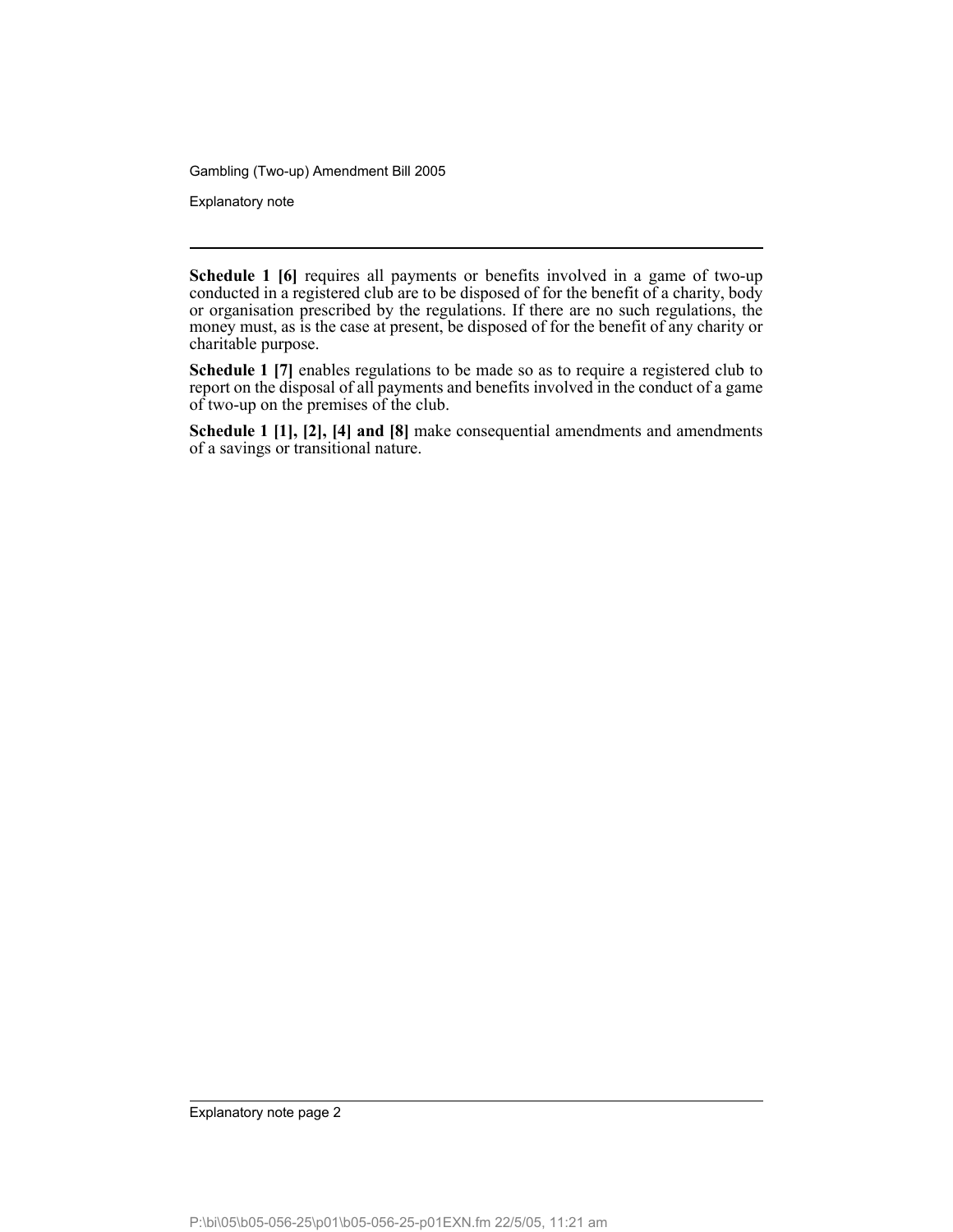First print



New South Wales

## **Gambling (Two-up) Amendment Bill 2005**

## **Contents**

|                                                | Page |
|------------------------------------------------|------|
| Name of Act                                    |      |
| 2 Commencement                                 |      |
| Amendment of Gambling (Two-up) Act 1998 No 115 |      |
| Schedule 1 Amendments                          |      |
|                                                |      |

b05-056-25.p01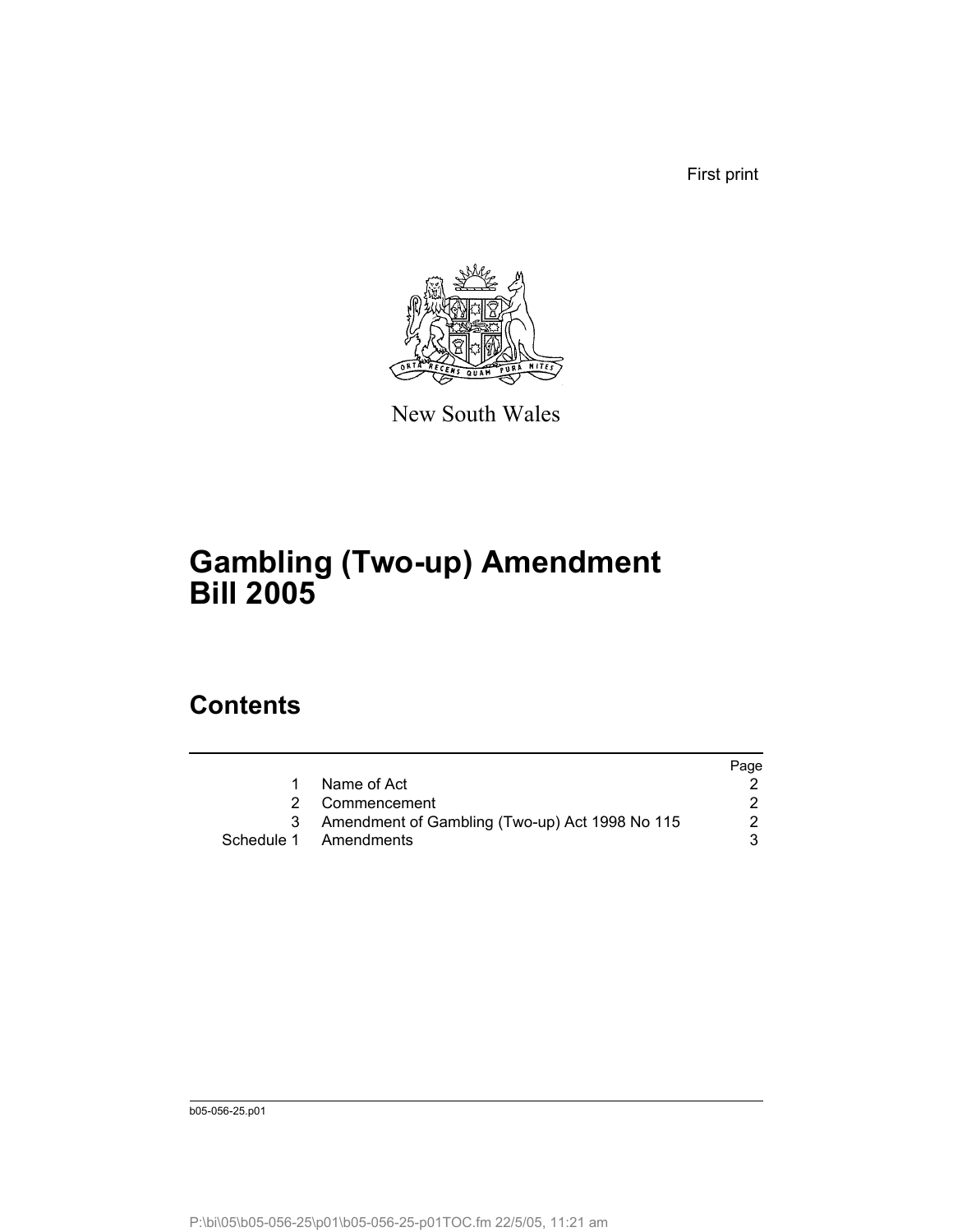Gambling (Two-up) Amendment Bill 2005

**Contents** 

Page

Contents page 2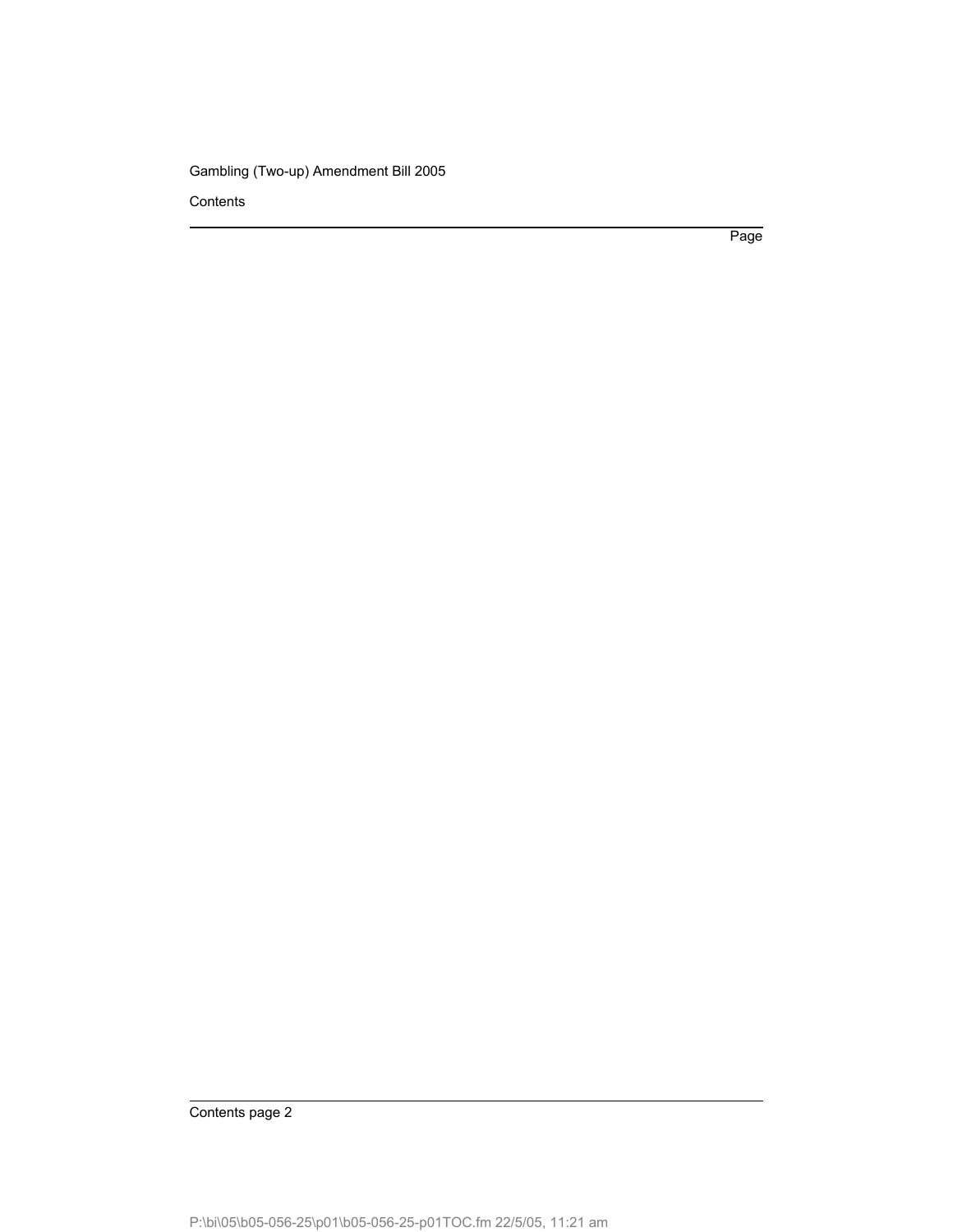

New South Wales

# **Gambling (Two-up) Amendment Bill 2005**

No , 2005

#### **A Bill for**

An Act to amend the *Gambling (Two-up) Act 1998* to provide for two-up to be played on commemorative days other than Anzac Day; and for other purposes.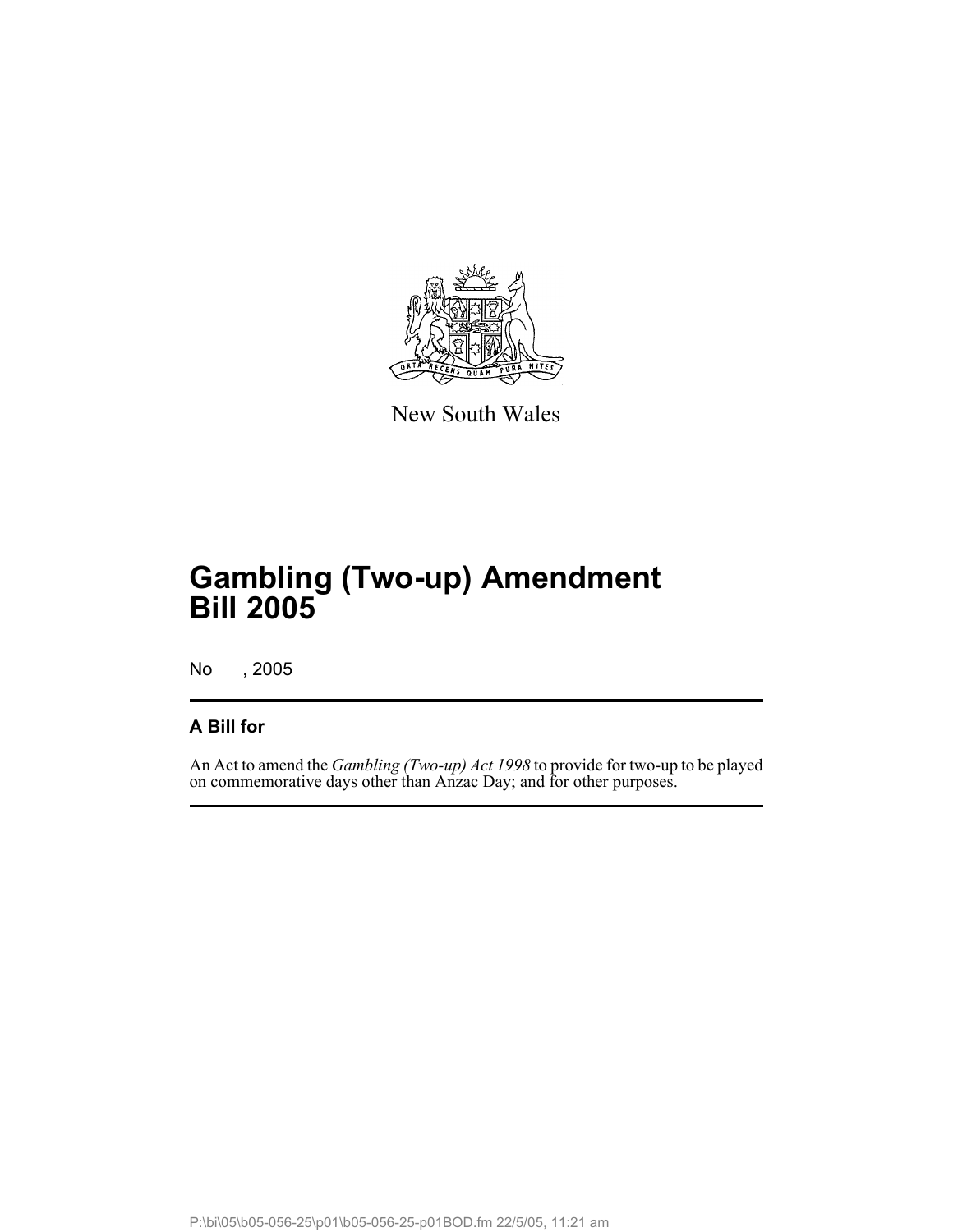<span id="page-5-1"></span><span id="page-5-0"></span>

| The Legislature of New South Wales enacts: |                                                                            | 1 |
|--------------------------------------------|----------------------------------------------------------------------------|---|
|                                            | Name of Act                                                                | 2 |
|                                            | This Act is the <i>Gambling (Two-up) Amendment Act 2005</i> .              | 3 |
|                                            | <b>Commencement</b>                                                        | 4 |
|                                            | This Act commences on the date of assent.                                  | 5 |
| 3                                          | Amendment of Gambling (Two-up) Act 1998 No 115                             | 6 |
|                                            | The <i>Gambling (Two-up) Act 1998</i> is amended as set out in Schedule 1. | 7 |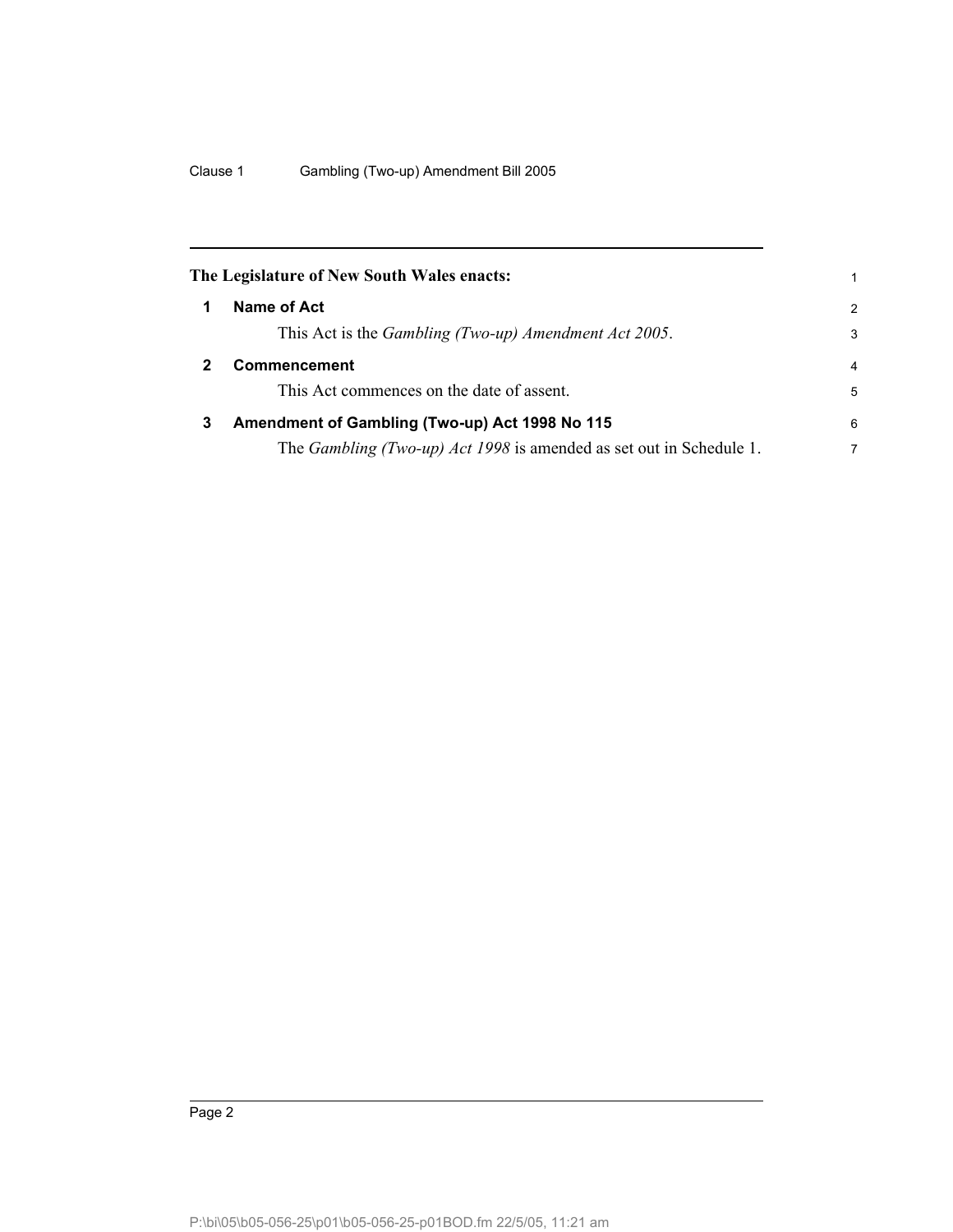Gambling (Two-up) Amendment Bill 2005

Amendments Schedule 1

<span id="page-6-0"></span>

|       | <b>Schedule 1</b>            | <b>Amendments</b>                                                                                                                 | 1              |
|-------|------------------------------|-----------------------------------------------------------------------------------------------------------------------------------|----------------|
|       |                              | (Section 3)                                                                                                                       | 2              |
| [1]   |                              | <b>Section 3 Objects of Act</b>                                                                                                   | 3              |
|       |                              | Insert "and other commemorative days" after "Anzac Day" in section 3 (a) (i).                                                     | 4              |
| [2]   | <b>Section 4 Definitions</b> |                                                                                                                                   | 5              |
|       |                              | Insert in alphabetical order in section $4(1)$ :                                                                                  | 6              |
|       |                              | <i>commemorative day</i> —see section 4A.                                                                                         | $\overline{7}$ |
| $[3]$ | <b>Section 4A</b>            |                                                                                                                                   | 8              |
|       | Insert after section 4:      |                                                                                                                                   | 9              |
|       | 4A                           | Meaning of "commemorative day"                                                                                                    | 10             |
|       | (1)                          | The regulations may prescribe a day or part of a day to be a<br><i>commemorative day</i> for the purposes of this Act.            | 11<br>12       |
|       | (2)                          | However, a commemorative day cannot include any part of<br>11 November (in any year) that is before 12 noon on that day.          | 13<br>14       |
| [4]   | Part 2, heading              |                                                                                                                                   | 15             |
|       |                              | Insert "and other commemorative days" after "Anzac Day".                                                                          | 16             |
| [5]   | unlawful                     | Section 6 Two-up on Anzac Day and other commemorative days not                                                                    | 17<br>18       |
|       |                              | Insert "or a commemorative day" after "Anzac Day" in section 6 (1).                                                               | 19             |
| [6]   |                              | Section 8 Conditions relating to registered clubs                                                                                 | 20             |
|       |                              | Omit section 8 (b). Insert instead:                                                                                               | 21             |
|       |                              | all payments or other benefits involved must be entirely<br>(b)<br>disposed of:                                                   | 22<br>23       |
|       |                              | for the benefit of a charity, body or other<br>(i)<br>organisation prescribed by the regulations, or                              | 24<br>25       |
|       |                              | if no such charity, body or other organisation is<br>(ii)<br>prescribed, for the benefit of any charity or<br>charitable purpose, | 26<br>27<br>28 |
|       |                              | and are not to form part of the funds of the club, and                                                                            | 29             |